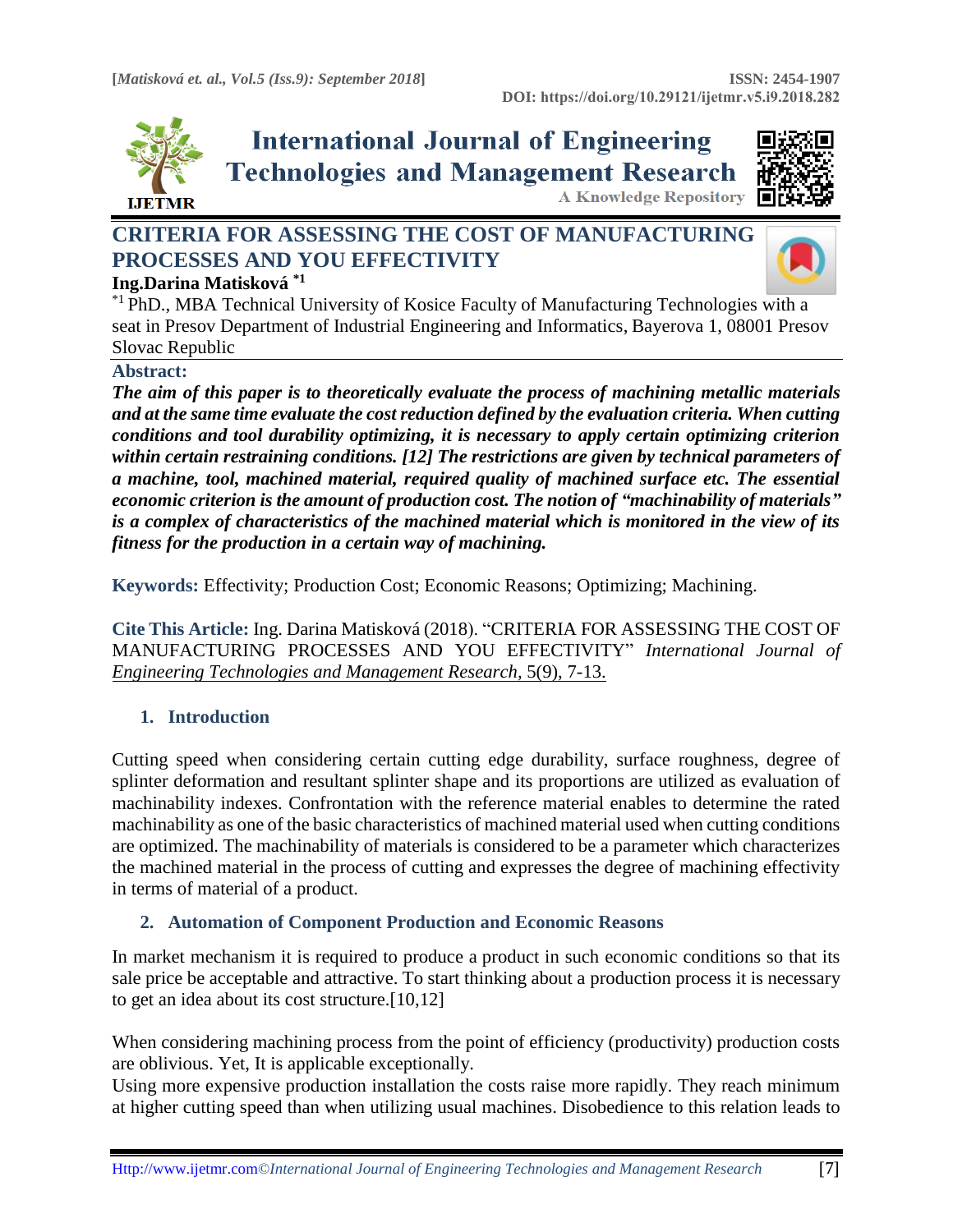sharp rise of production costs when machining using the CNC machines. The basic cost development scheme is in the figure 1.1.[12]



Figure 1: Dependence of N production costs and their components on cutting speed  $v_c$ .  $N_c$  – costs on machine work,  $N_v$  – secondary work costs,  $N_{vn}$ – costs to device exchange.

In present, the cutting conditions are mainly chosen from norms that is not optimal. The nature of cutting conditions optimization is to determine optimal values of given conditions (cutting depth -  $a_p$ , underthrust depth - *f*, cutting speed -  $v_c$ ) and the optimization of a machine durability.[1,2,12]

For a machine with replaceable cutting plates that are re-sharpened is valid:

$$
N_{nT} = \frac{C_p \cdot z_p \cdot z_0}{z_h \cdot s_p (z_0 + 1)} + (1 + k_{ut}) \cdot \frac{C_m}{z_u} + \tau_{as.} k_c \frac{M_{as}}{60} (1 + \frac{RNO_{pl}}{100}) \cdot \frac{z_0}{z_0 + 1}
$$
(1)

Where:

 $z_0$  is the number of possible re-sharpening of a plate. Costs to exchange of a device can be given by:

$$
N_{\nu n} = \tau_{\nu n} \left[ k_c \frac{M_n}{60} . (1 + \frac{R N S_{pl}}{100}) + \frac{O_s}{60} \right] = \tau_{\nu n} N_{\nu m n} z_{\nu}
$$
 (2)

Where:

*Nvmn* are costs to exchange of a device per, [*min*],

 $M_n$  – wages of a setup man including social and health insurance,  $[ \epsilon^{-1} ]$ ,

 $\tau_{vn}$  – time to exchange a device, [*min*],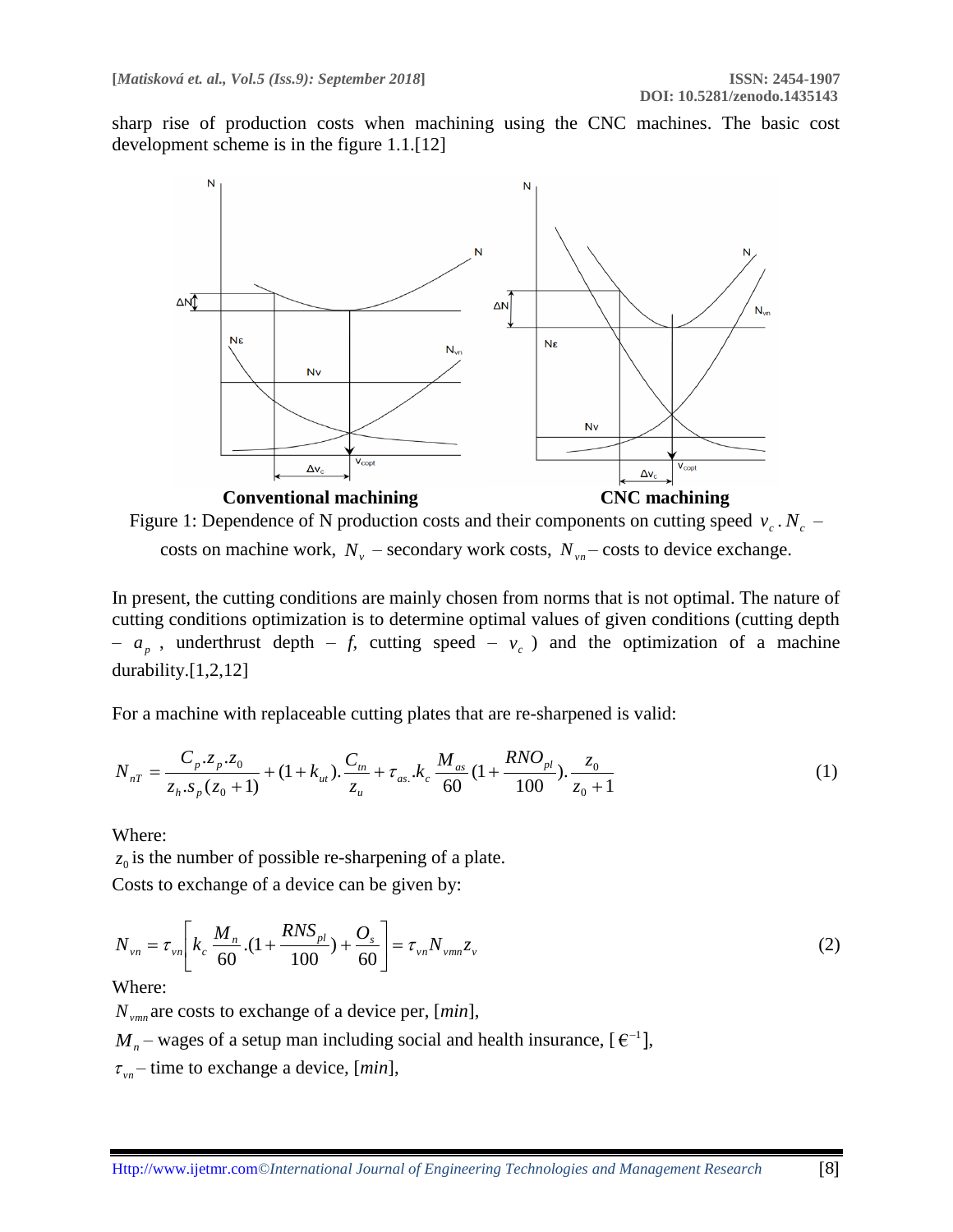The criterion for minimal production costs can be given (production costs to operational department shall be minimum) by the relation:

$$
N_c = N_s + N_n + N_m \tag{3}
$$

where:

*N* – production costs to calculate an operational section,  $[\epsilon]$ ,

 $N_s$  - costs to machine labor per an operational section, [ $\epsilon$ ],

 $N_n$ – costs to machines related to the operational section, [ $\epsilon$ ],

 $N_{\nu n}$  – costs to exchange or offset of a worn-out device related to the operational section, [ $\epsilon$ ].

Having substituted the above-mentioned relations into this criterion the optimization criterion to be reached from the point of view of production costs as follows:[11,12]

$$
N = \tau_{As} N_{sm} + \frac{\tau_{As}}{T} k_r N_{nT} + \tau_{vn} N_{vmn} \frac{\tau_{As}}{T} k_r \rightarrow min
$$
\n(4)

Or :

$$
N = \tau_{As} N_{sm} + \frac{\tau_{As}}{T} k_r (N_{nT} + \tau_{vn} N_{vmn}) \rightarrow min
$$
\n(5)

The machine time can be given by:

$$
\tau_{As} = \frac{L_{ch}}{n.f} \tag{6}
$$

Where:

*Lch* is the length of machine automatic operation run,[ *mm*],

*n*- rotational frequency,

*f* – displacement,[ *mm*]

Substitution (4) in (5) results in the criterion equation:

$$
N = \frac{L_{ch}}{n.f} N_{ns} + \frac{L_{ch}k_r}{n.f.T} (N_{nT} + \tau_{vn} N_{vmn}) \rightarrow min
$$
\n(7)

Having modified:

$$
\frac{K_1}{n.f} + \frac{K_2}{n.f.T} \rightarrow min
$$
\n(8)

Where:

$$
K_1 = L_{ch} . N_{sm} \tag{9}
$$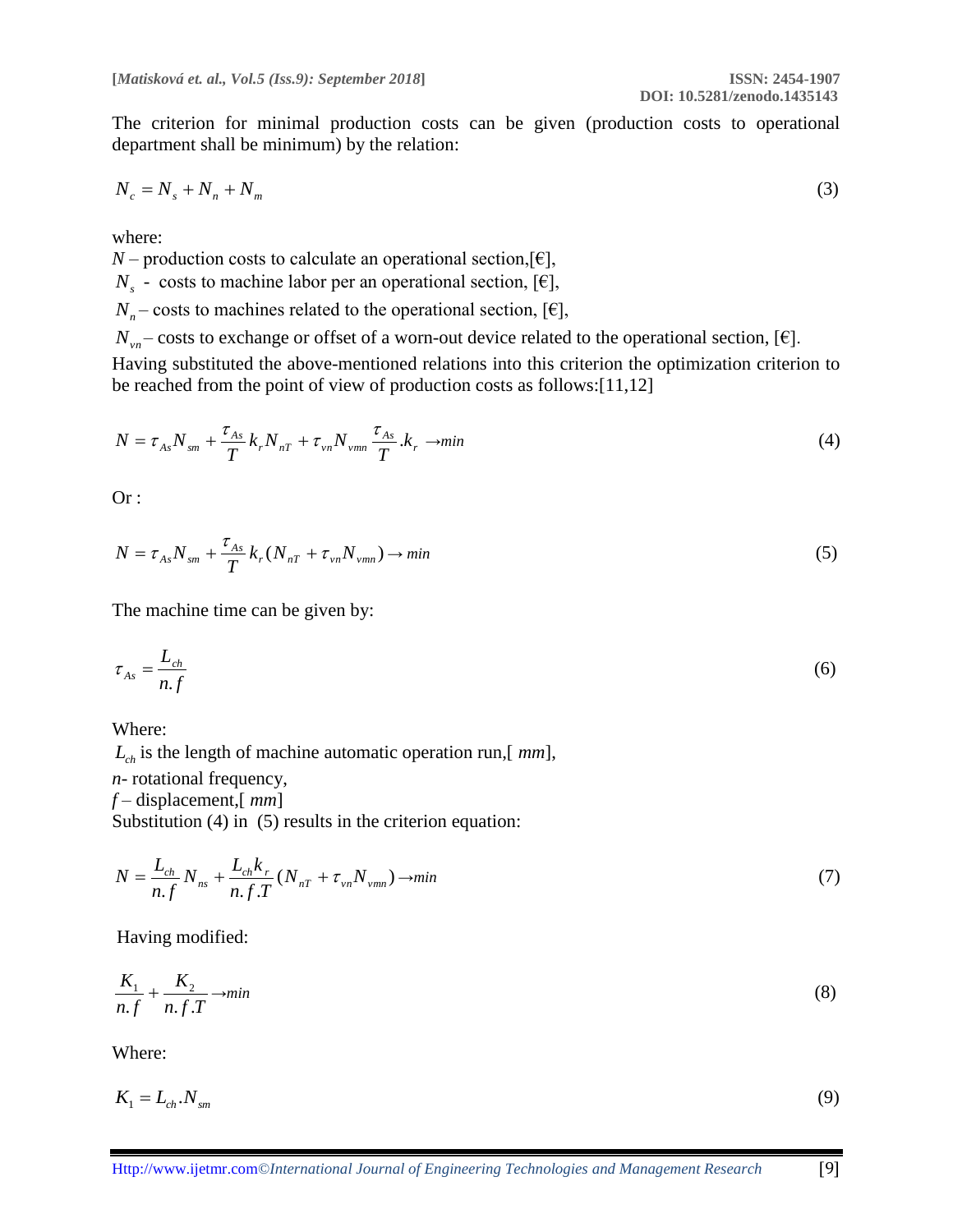$$
K_2 = L_{ch} k_T (N_{nT} + \tau_{vn} N_{vmn})
$$
\n(10)

When milling operation, proportional parameter of displacement per rotation f and displacement per tooth fz are considered. Total production costs per a work-piece can be given by the relation:[12]

$$
N_c = \sum_{1}^{nu} N_i + N_v + \frac{N_d}{n} + \frac{N_{\bar{z}z}}{n}
$$
 (11)

Where:

 $N_c$  are total production costs per a work-piece, [ $\epsilon$ ],

 $N_i$  – production costs to i- operational section,  $[\mathcal{E}]$ ,

 $N_{s_z}$  - costs to a special device necessary for production of a given work-piece, [ $\epsilon$ ],

*n –* number of produced pieces,

 $n_{u}$  – number of operational sections within one work-piece,

Costs to secondary work:

$$
N_{\nu} = \tau_{A\nu} \left[ k_c \frac{M_0}{60} (1 + \frac{R N S_{pl}}{100}) + \frac{O_s}{60} \right] = \tau_{As} N_{\nu n}
$$
 (12)

Where:

 $N_{\nu m}$  – costs to secondary work, [ $\epsilon$ ],  $\tau_{Av}$  – unit secondary time,[*min.*],

Rate costs:

$$
N_B = \left[ k_c \frac{M_s}{60} (1 + \frac{R N S_{pl}}{100}) + \frac{O_s}{60} \right] = \tau_{BC} N_{Bm}
$$
\n(13)

Where:

 $N_{Bm}$  are rate costs,  $\lbrack \, \in^{-1} \, \rbrack$ ,

 $\tau_{BC}$  – rate time with shift time over plus,[ *min*]

Criterion of minimum production costs can be also given by the method of hourly operational costs.

Fixed costs whose share in total costs continually raises are just those unwelcome costs that burden production. This is one reason why it is success to produce with optimal capacity employment.[10,12]

For practical utilization it is appropriate to express the capacity utilization in time units (hours, norm hours). When formulating the cost model of a production workplace (of a machine) other advantageous properties of this method can be used.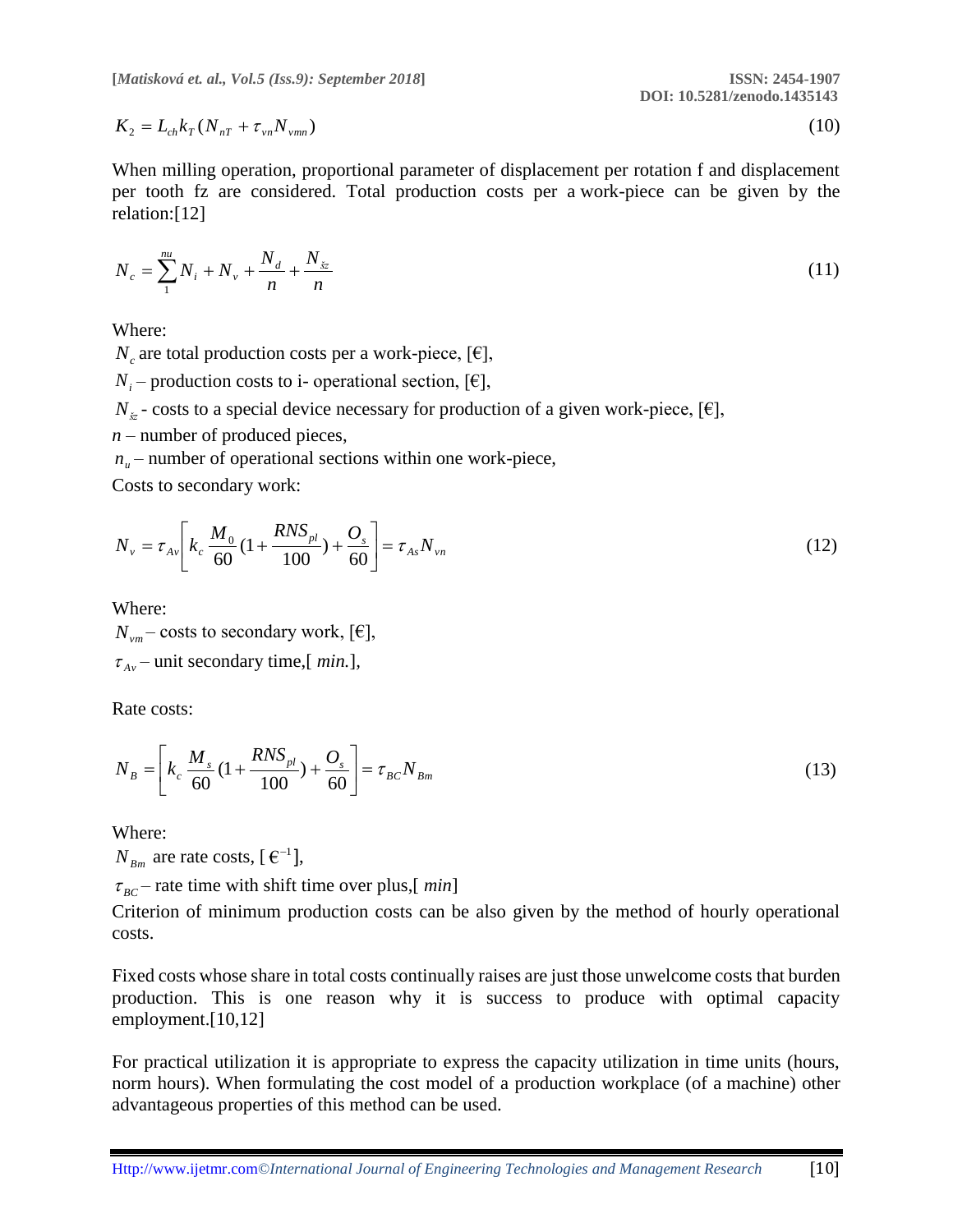- 1) Possibility of division (decomposition) hourly overhead lump sum into two individual units as follows:
- Into hourly overhead lump sum of joint expenses ( $HRP_{sp}$ )
- Into hourly overhead lump sum of a production workplace (a machine) (*HRP*<sub>*pra*</sub>)
- 2) Possibility to decompose each hourly overhead lump sum as the sole number into more partial generic cost items that enables to separately observe individual impacts on hourly overhead lump sum. [9,12]

The first property enables to present overhead costs to particular activities within the production process with the help of hourly overhead lump sum as the total of two separable components. Total value of hourly overhead lump sum is consequently given by the total of both components. While *HRPsp* will be the same for all workplaces within a single organizational unit (center, operational

department, etc.) to which joint expenses are related, the *HRPpra* value will be unique for each workplace (machine, set of machines).[12]

The second property allows the distinction of general expenses from the point of generic e.g. for example to components of write-offs, rent (leasing), wages, energy costs, overhead material etc. It is crucial to choose such a classification in concrete application that would respond to the situation given. [7,8] It is necessary to focus on main items sensible that the less important ones can possibly be joint together. It means for example that while the significant part of a production device will not be true but rented (leased) than that item has to appear in the *HRP* decomposition. While the production device is true it is useless to mention the item.

The simple solution is not to divide general expenses into two parts i.e. joint expenses of a department and costs of a workplace but leave it as the average value of hourly overhead lump sum designed on the basis of share of total of all overhead costs within a department and total department capacity. It is a simple solution that can be appropriate as the first stage of transition from a calculation through an extra charge to a calculation with the usage of the hourly overhead lump sum method.[1,2.3]

By this simplification the influence of individual factors is covered and their impact is not clear in the total calculation.

Essential matters for the working process optimization are a solid analysis of on what the value of expense units depends. It is determining just because the information enables to manage the working process effectively.

From the point of preceding ideas, there is an alternative coming out to determine minute costs to machine work :

$$
N_{\rm sm} = k_c \frac{M_0}{60} + \frac{HRP_{\rm sp}}{60} + \frac{HRP_{\rm pra}}{60} \tag{14}
$$

Where: *HRP*<sub>*sp*</sub> hourly absorbed lump sum of joint expenses,  $[ \epsilon h^{-1}]$ ,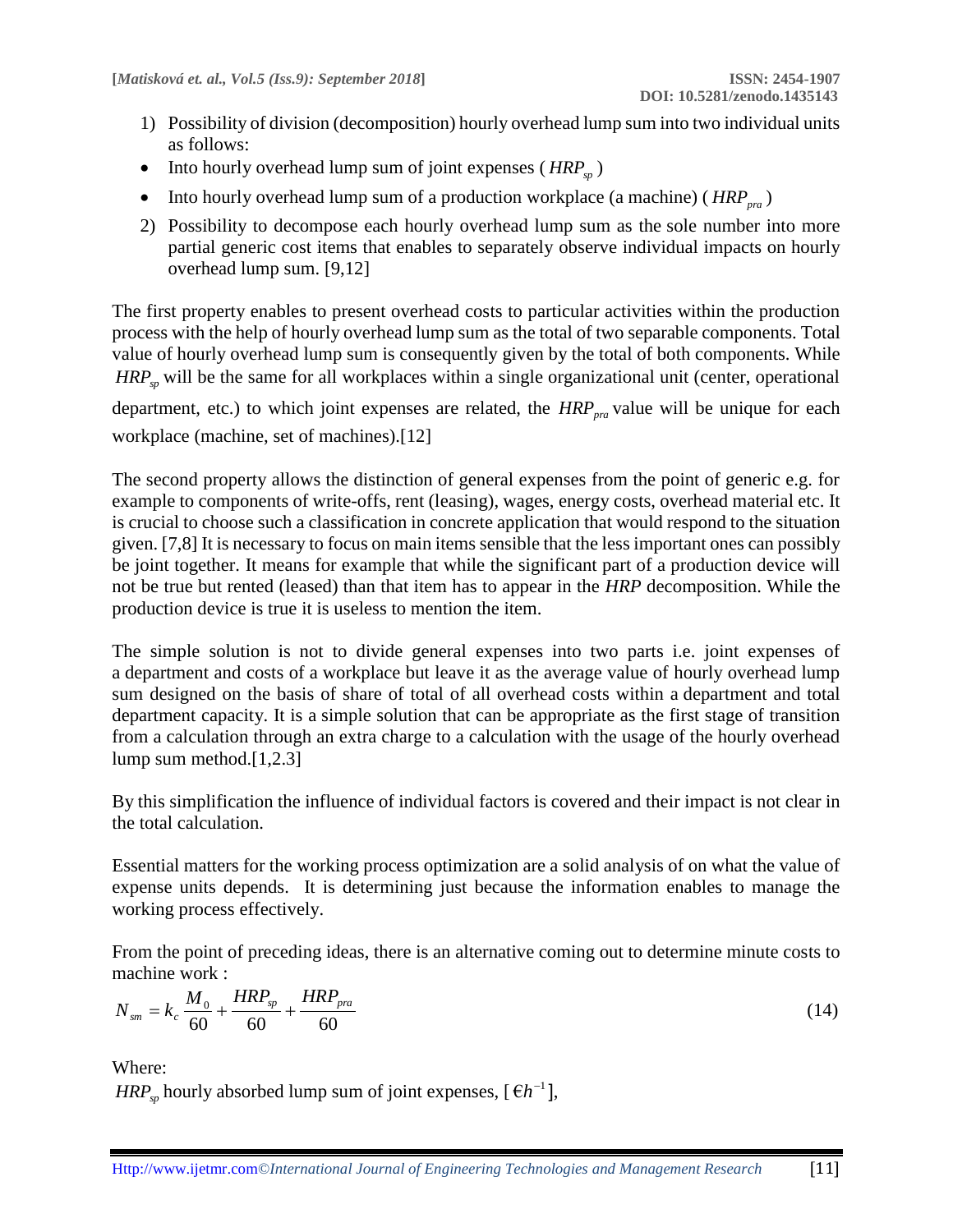*HRP*<sub>*pra*</sub> – hourly overhead lump sum of a production department (a machine),  $[ \in h^{-1} ]$ By analogy for minute expenses to exchange of a machine (relation 2):

$$
N_{\nu mn} = k_c \frac{M_s}{60} + \frac{HRP_{sp}}{60} + \frac{HRP_{pra}}{60}
$$
 (15)

The mentioned way of how to express cost items presents the model that comes out of the dynamic calculation principle and uses the method of hourly annual lupm sums. [5,6,7].It requires a solid analysis mainly of overhead expenses in the relation to a calculation unit. It is a model applicably open e.i. it accepts the costs units that are defined and able to find out in the application given. It relates the lowest organizational levels, it means workplaces (a machine) and a department. It concerns the open model also from the point of the possibility to enhance it by more-detailed specification of dependence of costs on cutting conditions.[3,4, 12]

Index of machine time-utilization (share of time when a machine works in given number of shifts to total time of scheduled shifts) is defined by long-term average eventually by the assumption of machine utilization. For various types of productions approximated values of the index are found in table 1.1.

| <b>Type production</b>                      |               |
|---------------------------------------------|---------------|
| Mass and large-lot production               | 0.8           |
| Stored programme machines, machining center | $0.65 - 0.75$ |
| Conventional small-lot production           | $0.5 - 0.65$  |

Table 1: Approximated values of machine time-utilization index

Costs to devices (write-off, maintenance, potential sharpening) can be expressed as follows:

$$
N_n = z_v N_{nT} \tag{16}
$$

Where:

 $N_{nT}$  are machine operational costs related to one device serviceability, [ $\epsilon$ ],

*v z* – number of the machine exchange related to one operational section (it usually is a number lower than 1).

### **3. Conclusions**

When optimizing cutting conditions, under certain conditions it is possible to determine optimal serviceability of a machine according to a certain optimizing criterion independently on cutting condition optimization.[1,2,] When coming out from optimal serviceability intended from the point of minimum production costs at cutting conditions optimizing, the criterion of maximum reduction is identical with the criterion of minimum production costs.[12]